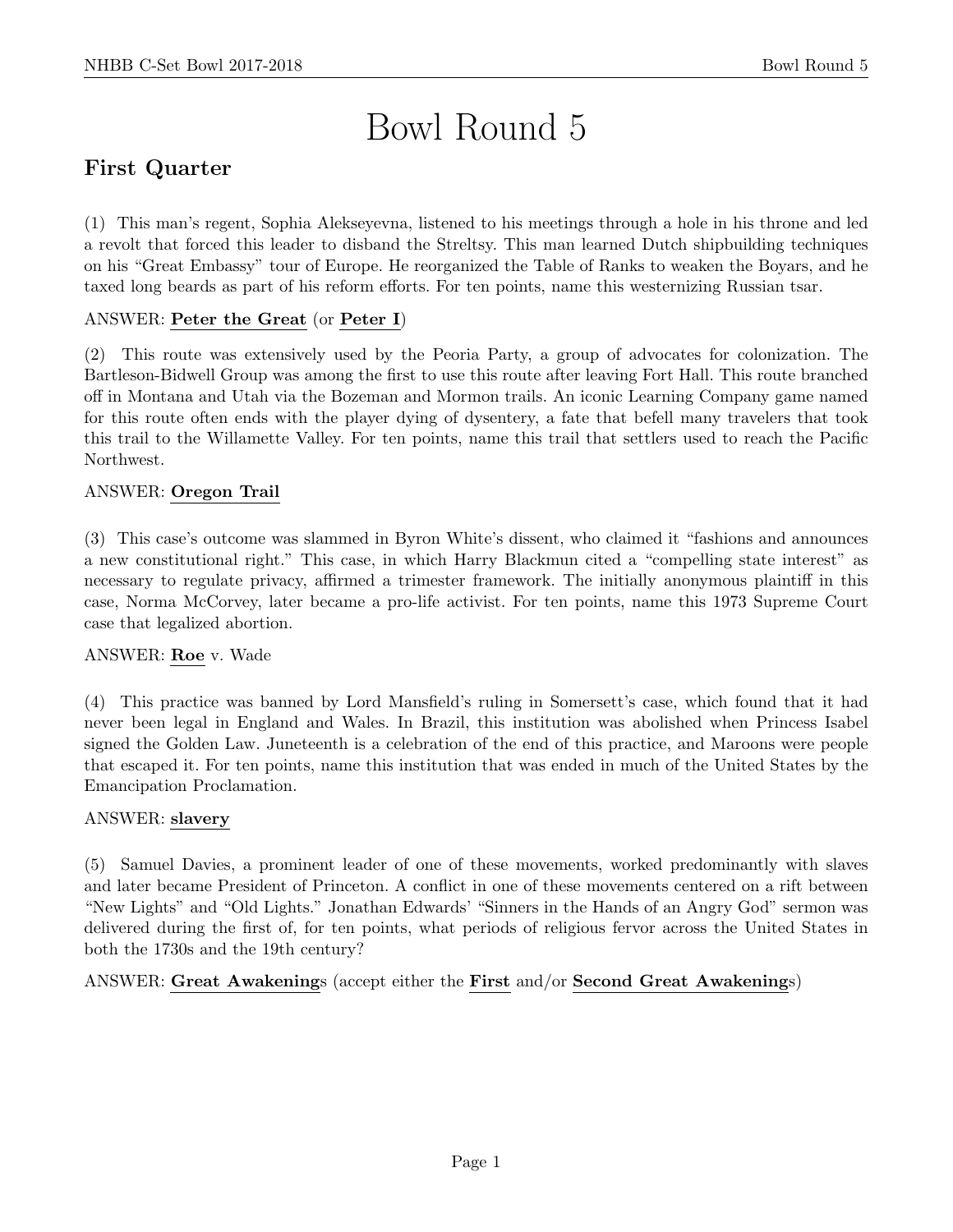(6) This man's son Ernak became the last ruler of his people after another of this man's sons died at the Battle of Nedao. The foederati combined forces with Flavius Aetius and Theodoric to defeat this man at the Catalaunian Plains. In 452, Leo I successfully convinced this man to call off his invasion of Italy. The title Flagellum Dei was a epithet given to this man that translates to "Scourge of God." For ten points, name this leader of the Huns.

## ANSWER: Attila the Hun

(7) One politician with this last name campaigned with a giant steel ball that rolled 5,000 miles across the country. Slogans written on that ball noted that "Old Allegany [...] started the ball" for a politician of this last name who defeated the incumbent Martin Van Buren, and that "in '88 [...] we roll it on for Gallant Ben," his grandson. For ten points, give this surname shared by Benjamin and William Henry, a pair of 19th century Presidents.

## ANSWER: Harrison (accept Benjamin and/or William Henry Harrison)

(8) A composer from this country wrote a Rondo for Abdelazar that was used as the theme for a piece that taught instruments to children, A Young Person's Guide to the Orchestra. Another musician from this country wrote the forty-voice motet *Spem in Alium* and the melody to a *Fantasia* by Ralph [RAFE] Vaughan Williams. Thomas Tallis and Henry Purcell, were from, for ten points, what country where the folk song "Greensleeves" was supposedly written by King Henry VIII?

ANSWER: England (accept United Kingdom of Great Britain and Northern Ireland; accept Great Britain)

(9) Life under this leader is depicted in the opening chapters of the novel The Three-Body Problem. This leader's wife wrote a series of Eight Model Dramas, including The Legend of the Red Lantern and The Red Detachment of Women. This ruler wrote that "Imperialism and All Reactionaries Are Paper Tigers" in a book of quotations. For ten points, name this author of the Little Red Book who instituted the Cultural Revolution in China.

ANSWER: Mao Zedong (accept either underlined portion)

(10) In this state, Native Americans established the regional capital of Tahlequah in a territory granted by the Treaty of New Echota. The Unassigned Lands were originally designated for Native Americans in this state, which was the destination of the Cherokees who migrated westward during the Trail of Tears. For ten points, name this state where eager participants in an 1889 land rush, called "Sooners," snapped up land between Norman and Tulsa.

# ANSWER: Oklahoma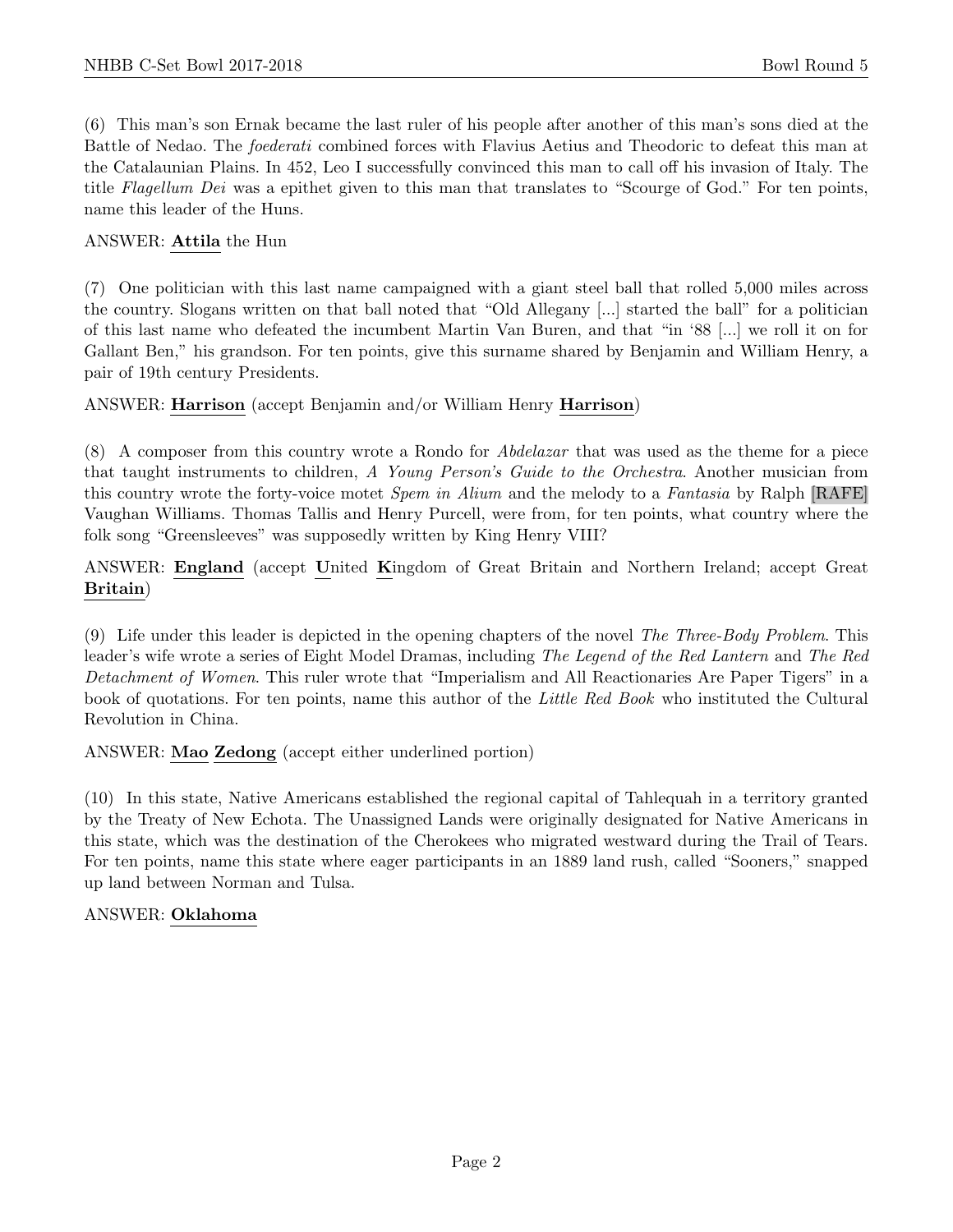# Second Quarter

(1) Friar Diego Dur´an helped document the history of this civilization. In this empire's capital, many invaders drowned while carrying gold during an attack by Eagle Warriors. A man who helped conquer this empire betrayed Diego Velasquez and was aided by La Malinche [mah-lin-chay]. Montezuma II ruled, for ten points, what empire that was conquered after Hernán Cortés arrived in Tenochtitlan in modern-day Mexico?

## ANSWER: Aztec Empire

BONUS: The Aztec Empire is known as this type of alliance, based on the number of city-states involved. In the 19th century, a South American war pitted Paraguay against an alliance of this type.

ANSWER: Triple Alliance (accept descriptive answers relating to 3 allies)

(2) This man, while employed by his mentor Frankie Yale, was wounded by Frank Gallucio, a man who later served as his bodyguard. A group that investigated this man was chosen to be incorruptible by Eliot Ness; that group was disbanded after this man was arrested for tax evasion. Bugs Moran's men were killed in the St. Valentine's Day Massacre on the probable orders of, for ten points, what Chicago mobster nicknamed "Scarface?"

## ANSWER: Alphonse "Al" Capone

BONUS: Eliot Ness' group of incorruptible agents that investigated Capone was given this nickname. Ness' memoirs and their ensuing film and TV adaptations took this name.

#### ANSWER: The Untouchables

(3) This philosopher became disillusioned with his former employer after watching him get distracted by eighty dancing girls at his court. This man's concept of ren, or humaneness, exemplifies itself as compassion in the just man and society. A series of "Four Books" espousing this man's thought was compiled by Zhu Xi [j-oo she] during the 1100s. This man's sayings are collected in works such as the Analects. For ten points, name this ancient Chinese philosopher.

#### ANSWER: Confucius (accept Kong Zi)

BONUS: Confucianism was one of this many apocryphal "schools of thought" that flourished during the Spring and Autumn and Warring States periods. A 1956 political liberalization movement in China called for letting this many "flowers bloom."

#### ANSWER: 100 or one hundred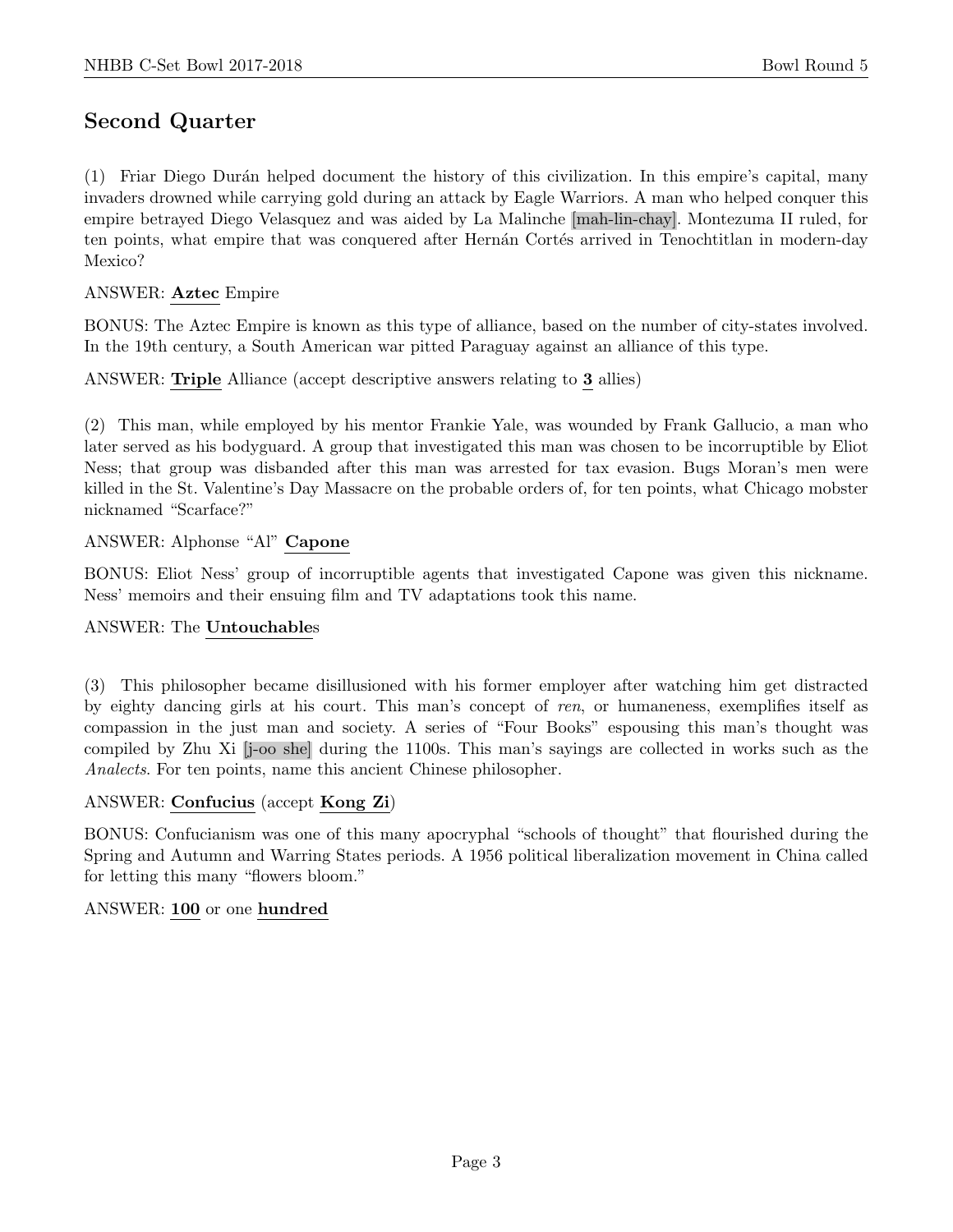(4) A national park in this state filled with fairy chimneys, or "hoodoos," is named for settler Ebenezer Bryce. In 2002, an Olympic torch relay passed under the Delicate Arch in this state's Arches National Park. This US state is the only one to have a majority of its population belonging to a single church. For ten points, name this Western U.S. state where, in 1847, Brigham Young founded Salt Lake City.

#### ANSWER: Utah

BONUS: This politician and former presidential candidate oversaw the aforementioned 2002 Winter Olympics in Salt Lake City.

#### ANSWER: Willard "Mitt" Romney

(5) This organization's popularity declined after one of its leaders, DC Stephenson, was found guilty of the murder of Madge Oberholtzer. Mary Phagan's murder inspired a resurrection of this group, which had been suppressed by Ulysses Grant's Force Acts. This group's first revival took place at Stone Mountain, where its members adopted clothing inspired by the film *Birth of a Nation* and burned a cross. For ten points, name this American terrorist white supremacist group.

#### ANSWER: Ku Klux Klan

BONUS: This Confederate general was a prominent early leader of the KKK. During the Civil War, this man's troops massacred surrendering black Union troops in the Fort Pillow Massacre.

ANSWER: Nathan Bedford Forrest

(6) David Lloyd George and this man were the "Terrible Twins" of the People's Budget. Harry Truman invited this man to speak at Westminster College, where he discussed the "sinews of peace" and described postwar Europe as being split by an "iron curtain." This politician promised his people his "blood, toil, tears, and sweat" in his first speech as British Prime Minister. For ten points, name this leader of the UK during World War II.

ANSWER: Sir Winston (Leonard Spencer) Churchill

BONUS: Churchill replaced what fellow Conservative, who promised "peace for our time" after signing the Munich Agreement, as Prime Minister?

#### ANSWER: Neville Chamberlain

(7) Nearly 10,000 people died in this sea when the Wilhelm Gustloff was sunk. In 1994, bad weather on this sea sank a cruise ferry, killing over 800 people. Ships heading west out of this sea pass through the heavily crowded Kattegat and Skagerrak. The Gulfs of Bothnia and Finland are arms of, for ten points, what European sea northeast of Germany that names the set of three countries on its eastern shore: Estonia, Latvia, and Lithuania?

#### ANSWER: Baltic Sea

BONUS: The MS Estonia ferry sank shortly after leaving this port city, the capital of Estonia, on its way to Stockholm.

#### ANSWER: Tallinn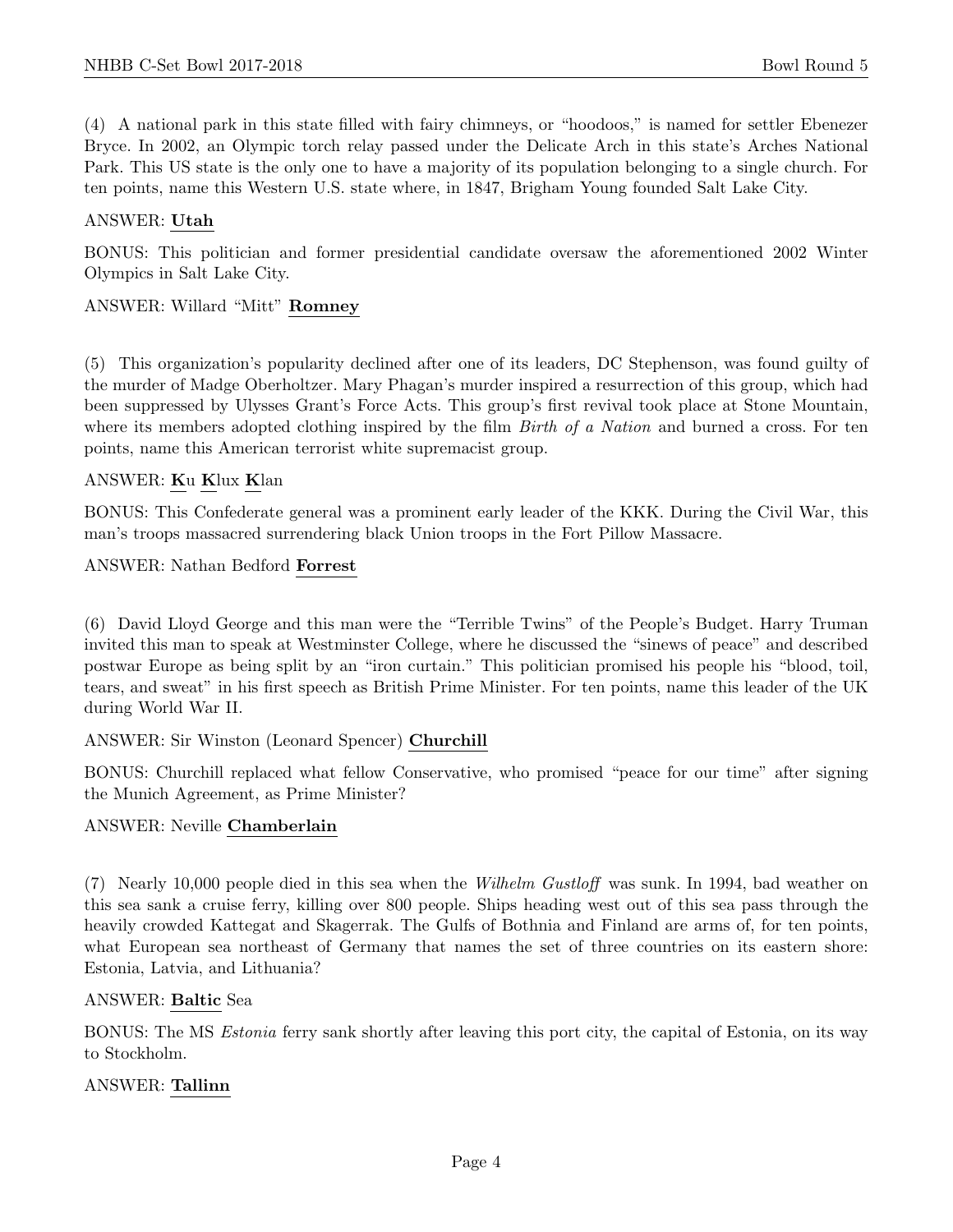(8) In 1478, a member of this family named Giuliano was stabbed 19 times during High Mass as part of a failed coup d'etat. This family's coat of arms features six spheres called palle on a gold shield. Popes Clement VII and Leo X were members of this family, which was targeted by the aforementioned Pazzi Conspiracy. Michelangelo and Donatello were patronized by members of, for ten points, what powerful Italian family that included Cosimo and Lorenzo the Magnificent?

ANSWER: Medici family (or the House of Medici)

BONUS: The Medici family dominated 15th century politics in this Italian city-state. Giuliano was killed in Il Duomo, this city's cathedral.

ANSWER: Florence

# Third Quarter

The categories are ...

- 1. Manhattan Project
- 2. Ireland
- 3. Antarctica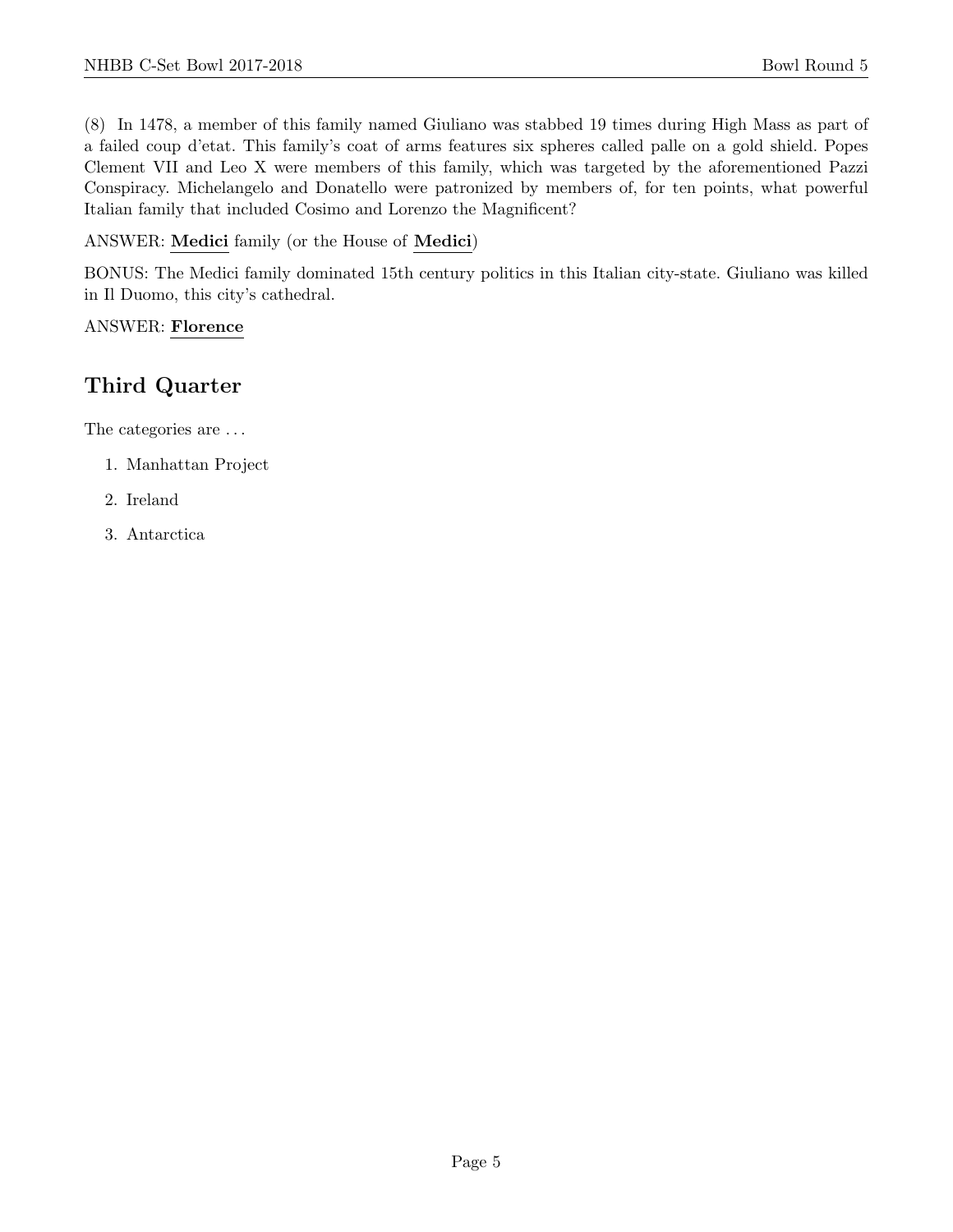## MANHATTAN PROJECT

Name the...

(1) Weapons that were developed by the Manhattan Project.

ANSWER: nuclear weapons (accept atomic bombs or similar; do not accept answers relating to thermonuclear or hydrogen bombs)

(2) German scientist who developed the theories of relativity and convinced FDR to start the Manhattan Project.

#### ANSWER: Albert Einstein

(3) Material used by the Manhattan Project to power its weapons, supplemented by the more readily available plutonium.

ANSWER: uranium (accept U-235 and/or U-238)

(4) Nickname of the weapon used to attack Hiroshima.

# ANSWER: Little Boy

(5) Last name of the husband and wife who were convicted of spying on the project for the Soviet Union.

ANSWER: (Julius and Ethel) Rosenbergs

(6) July 16, 1945 event in which "the Gadget" was tested, the first detonation of the Manhattan Project's weaponry.

# ANSWER: Trinity test

(7) Scientist who headed the project and quoted the Bhagavad Gita while observing the aforementioned test.

# ANSWER: J. Robert Oppenheimer

(8) National lab in New Mexico where the project was headquartered.

ANSWER: Los Alamos National Laboratory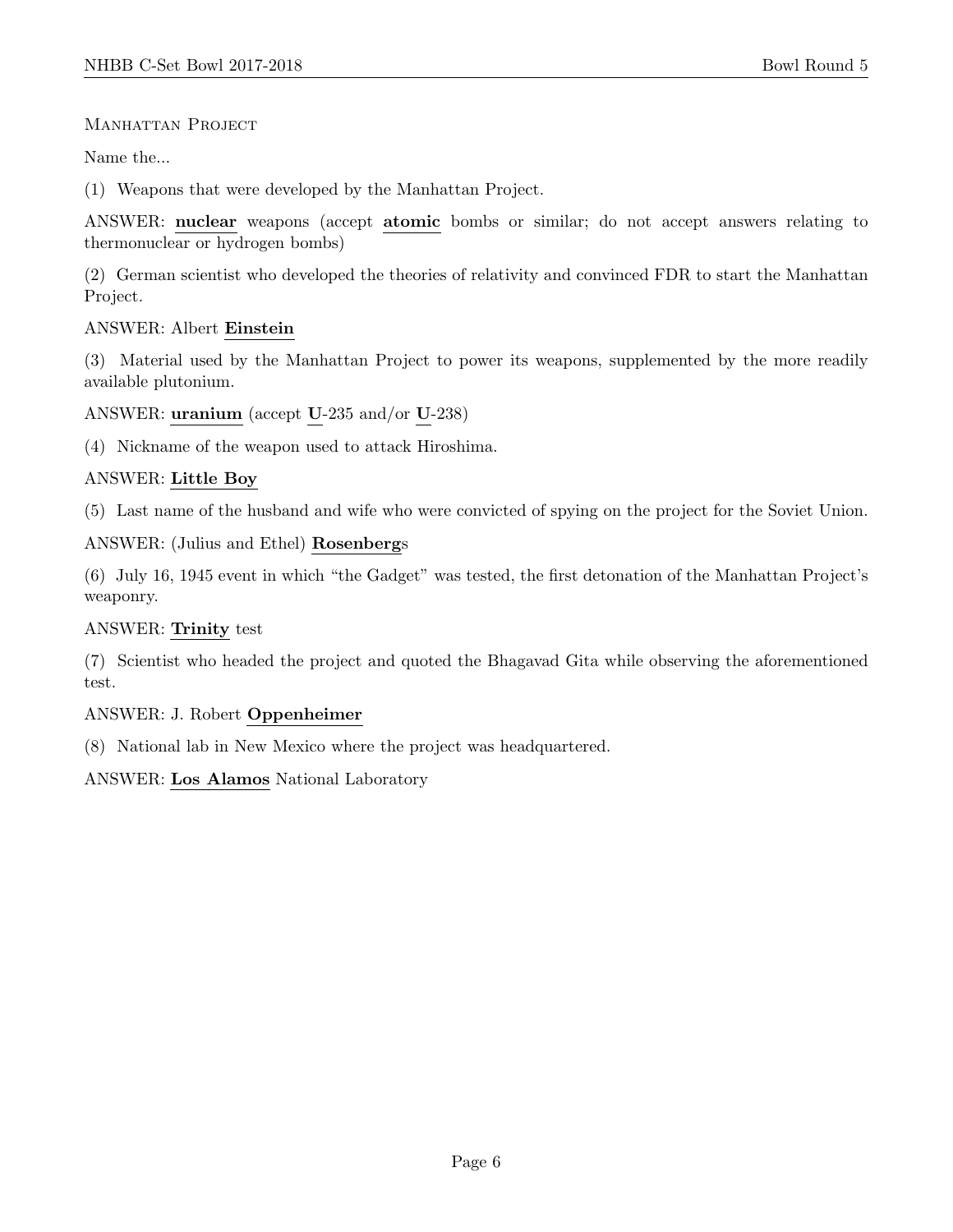## Ireland

Name the...

(1) Capital city of Ireland, originally founded by the Vikings.

# ANSWER: Dublin

(2) Nickname inspired by Ireland's exceptionally green meadows and plains.

# ANSWER: Emerald Isle

(3) Branch of Christianity followed by the majority of Irish citizens and a minority of Northern Irish citizens.

# ANSWER: Roman Catholicism

(4) Religious holiday during which the 1916 Irish rebellion took place.

ANSWER: Easter (accept Easter Rising, Easter Rebellion, etc.; accept Easter Week and any specific day mentioned with Easter)

(5) Pro-Irish independence political party associated with the Provisional IRA and led by Gerry Adams.

# ANSWER: Sinn Fein [shin fayn], but be lenient

(6) Northern Irish city where the Shankill Butchers killed two dozen civilians.

# ANSWER: Belfast

(7) National theater, which burned down in 1951 and broke out in riots during The Playboy of the Western World and The Plough and the Stars.

# ANSWER: Abbey Theater

(8) Irish political post, analogous to Prime Minister, that is currently held by Leo Varadkar.

ANSWER: Taoiseach [tee-shukh], but be lenient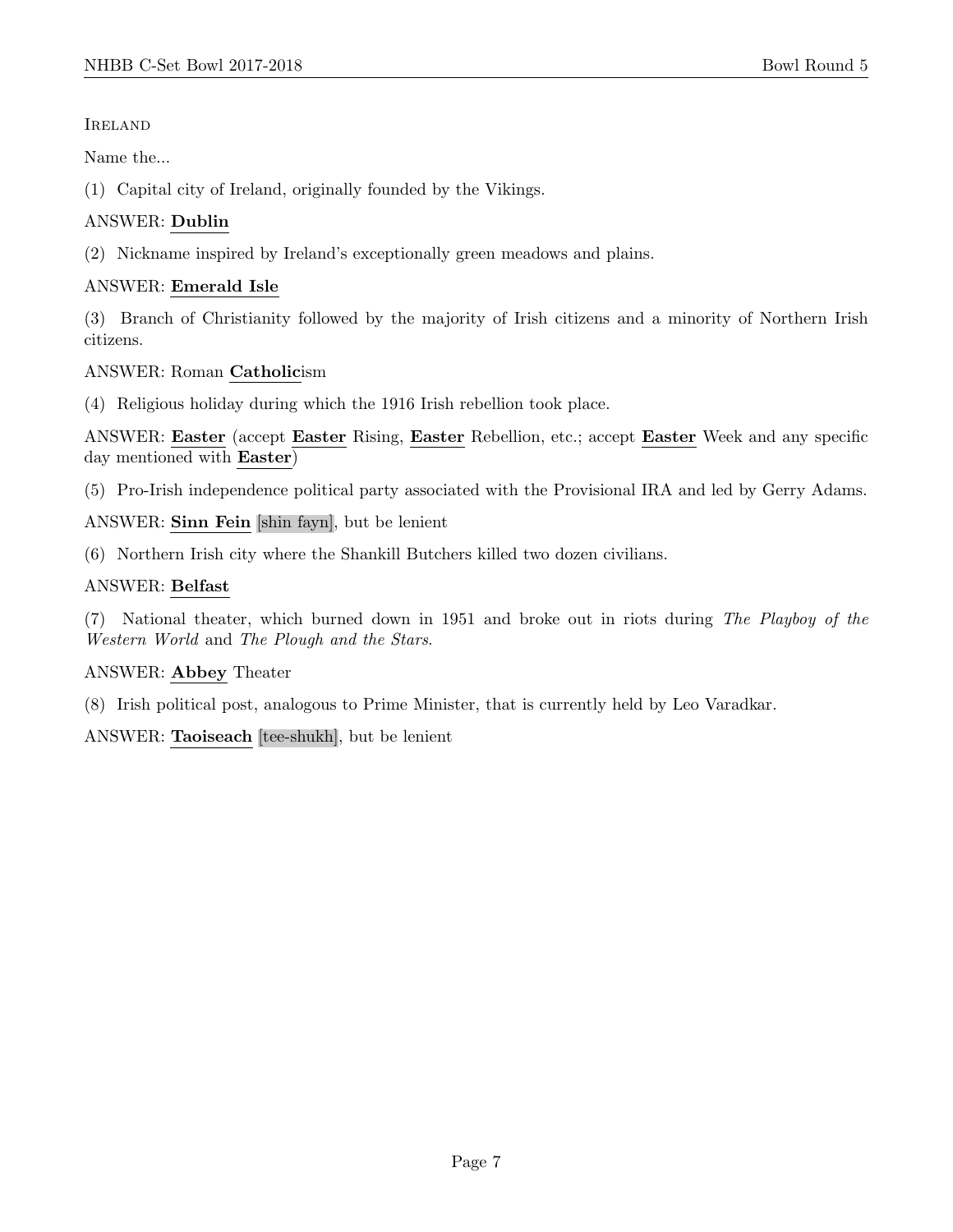#### **ANTARCTICA**

Name the...

(1) Central Antarctic location where longitude is meaningless.

ANSWER: Geographic South Pole (do not accept Magnetic South Pole)

(2) Protective layer of the atmosphere in which a hole is open over Antarctica.

## ANSWER: ozone layer

(3) Country whose sightseeing Flight 901 crashed into Mount Erebus in 1979, having taken off from Auckland.

## ANSWER: New Zealand

(4) First man, with Tenzing Norgay, to climb Mount Everest. He was supposed to be the guide for that 1979 flight.

## ANSWER: Sir Edmund Hillary

(5) British explorer who died in 1912 leading the Terra Nova expedition.

#### ANSWER: Robert Falcon Scott

(6) Norwegian explorer whose team beat the British Terra Nova party to their objective and survived the return journey.

#### ANSWER: Roald Amundsen

(7) British explorer whose failed mission on the Endurance, incredibly, resulted in no deaths.

#### ANSWER: Sir Ernest Shackleton

(8) Russian research station where the coldest temperature on Earth was recorded. Its name means "East."

#### ANSWER: Vostok Station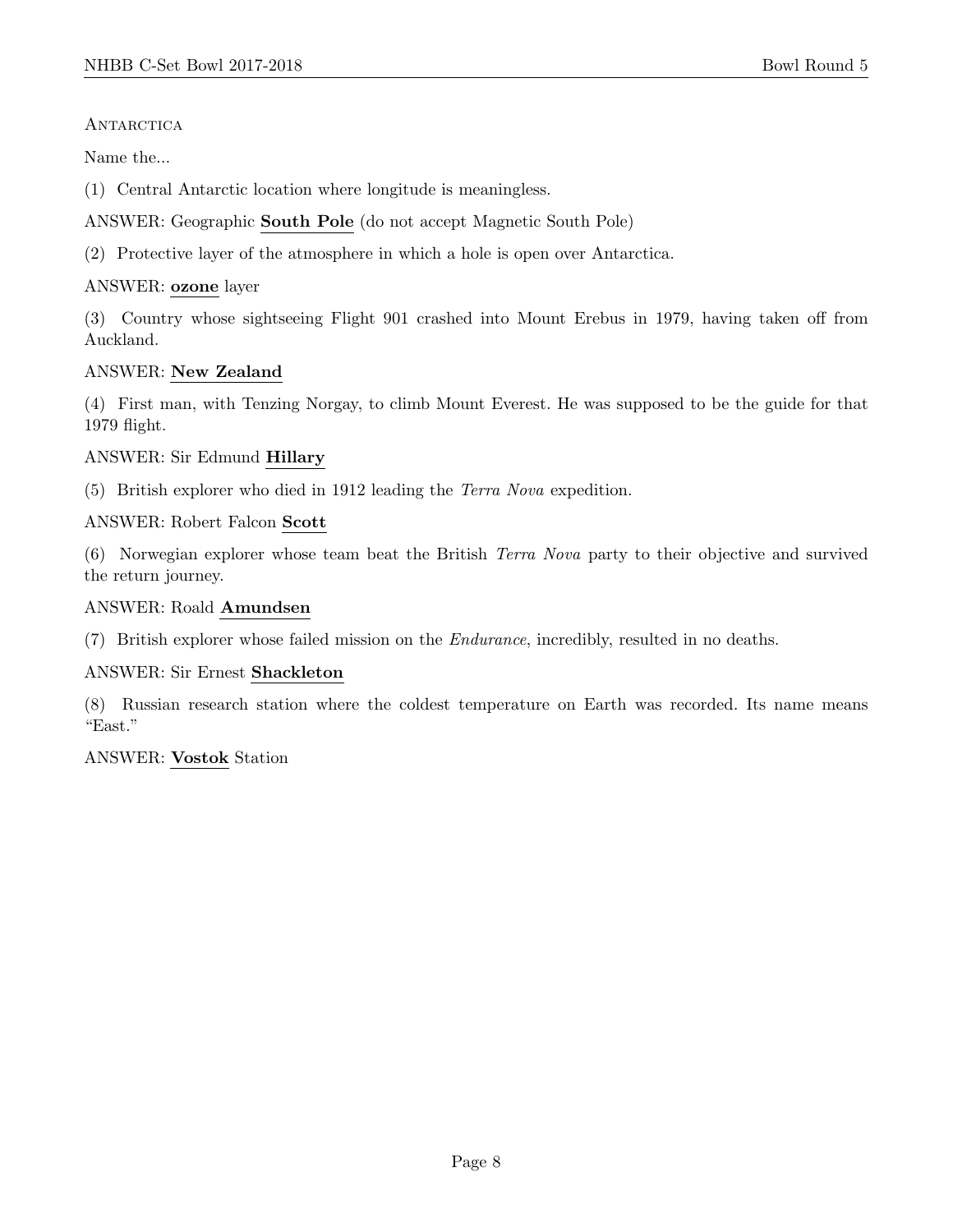# Fourth Quarter

(1) This country set up the Company of One Hundred Associates in 1627 to expand its empire, and it relied mostly on runners of the woods to expand its trading networks. Those trading networks were contested between this colonial power's  $(+)$  Huron allies and its rivals' Iroquois partners in the Beaver Wars. One of this country's writers dismissed its (\*) North American holdings as "a few acres of snow" in Candide. For ten points, name this country whose loss on the Plains of Abraham cost it much of North America, including Quebec.

#### ANSWER: Kingdom of France

(2) This President was in office during the passage of the Formosa Resolution, which promised U.S. protection of Taiwan and ended the First Taiwan Strait Crisis. This President's administration was heavily lobbied by the United (+) Fruit Company and orchestrated a coup against Jacobo Arbenz in Guatemala. Gary Powers' U-2 spy plane crashed in (\*) 1960, near the end of this man's second term in office. For ten points, name this US President who served as Commander of Allied Forces in World War II.

ANSWER: Dwight D(avid) "Ike" Eisenhower

(3) This man names a thesis with Alonzo Church that concerns functions computable by one of his hypothetical namesake machines. Computers capable of mimicking human (+) speech are said to "pass" a test named for this man, who worked at Bletchley Park during World War II. In 2014, Queen Elizabeth II announced an official  $(*)$  pardon of, for ten points, what British mathematician who led the effort to decode the Enigma machine and who committed suicide following his conviction of homosexuality?

#### ANSWER: Alan Turing

(4) In 2013, after campaigning on support for this issue, the Social Democratic Party refused to support a bill brought by Die Linke [dee link-uh] because it threatened the SDP's coalition with the Christian Democrats. In 2017, over 160 million dollars was budgeted for a non-binding (+) postal survey on this issue in Australia. Taiwan may soon become the first Asian country to adopt this policy, which, despite (\*) Angela Merkel having voted against it, became law in Germany in 2017. For ten points, name this form of matrimony.

#### ANSWER: same-sex marriage (or gay marriage or equivalents)

(5) Opposition leaders in this country include Merera Gudina of the Oromo People's Congress. A leader of this country spoke to the League of Nations in 1936, condemning  $(+)$ Italy's use of chemical weapons against his people; that leader was ousted by the communist Derg in 1974 and is revered in Rastafarianism. (\*) Eritrea gained its independence from this country in 1993, two decades after the overthrow of Haile ["highly"] Selassie. Coffee originated in, for ten points, what east African country ruled from Addis Ababa?

ANSWER: Federal Democratic Republic of Ethiopia